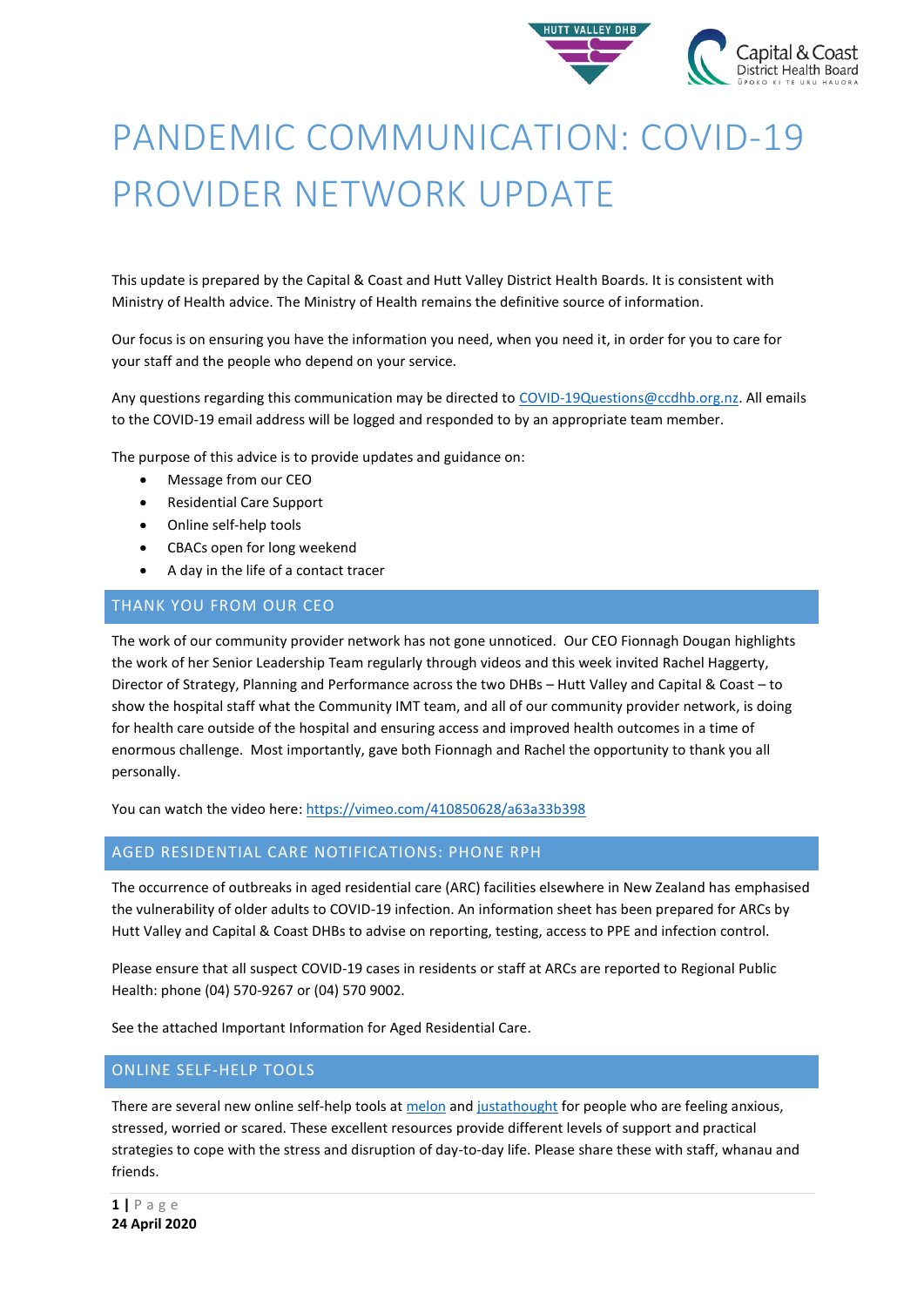

# CBACS OPEN FOR LONG WEEKEND

CBACs are available over the long weekend across 12 locations in the Hutt Valley and Wellington region through to Kapiti.

**Capital and Coast DHB:** *CCDHB domiciled patients that meet the case definition and require swabbing should call the COVID Centre Referrals number (0800 885 022) for an appointment time at the nearest clinic.*

| <b>Team Medical</b><br>(previously Kāpiti Health<br>Centre)                                         | 1 Coastlands<br>Parade,<br>Paraparaumu                     | 1pm onwards<br>Sat-Sun<br>on request<br>Mon 2pm<br>onwards | Sat-Sun<br>Mon  |
|-----------------------------------------------------------------------------------------------------|------------------------------------------------------------|------------------------------------------------------------|-----------------|
| Kenepuru Hospital                                                                                   | Kenepuru Accident<br>and Medical<br>Carpark                | 10am-4pm<br>10am-4pm                                       | Sat-Sun<br>Mon  |
| Newtown School Hall<br><b>Relocating to Wellington</b><br><b>After Hours</b><br>(starting on 27/04) | Mein Street,<br>Newtown<br>Adelaide Road                   | 10am-4pm<br>10am-2pm                                       | Sat-Sun<br>Mon  |
| <b>Cannons Creek</b>                                                                                | Ora Toa Cannon<br><b>Creek Medical</b><br>Centre           | 10am-2pm<br>10am-2pm                                       | Sat-Sun<br>Mon  |
| <b>Capital and Coast Mobile</b>                                                                     |                                                            |                                                            | Sat-Sun<br>Mon  |
| <b>Hutt Valley DHB</b>                                                                              |                                                            |                                                            |                 |
| Lower Hutt After Hours<br><b>Medical Centre</b>                                                     | 729 High St, Lower<br><b>Hutt</b>                          | 8am-10pm<br>each day                                       | Sat-Sun<br>Mon  |
| Naenae Medical Centre                                                                               | 45 Treadwell Street,<br>Naenae                             | 11am-2pm                                                   | Sat only        |
| <b>Ropata Medical Centre</b>                                                                        | Ropata Carpark, 135<br>Witako Street,<br>Epuni, Lower Hutt | 8am-6pm                                                    | Sat-Sun<br>only |
| Whai Oranga o te Iwi<br><b>Health Centre</b><br>(Wainuiomata)                                       | Adjacent to Whai<br>Oranga Health                          | 11am-2pm                                                   | Sat-Sun<br>only |
| <b>Upper Hutt</b>                                                                                   | Riverstone Church,<br>713 Fergussons<br>Drive, Elderslea,  | 11am-2pm                                                   | Sat-Sun<br>only |
| <b>Hutt Valley Mobile</b>                                                                           |                                                            | 10am-4pm<br>each day                                       | Sat-Sun<br>Mon  |
| <b>Wairarapa DHB</b>                                                                                |                                                            |                                                            |                 |
| <b>Masterton Assessment</b><br>Centre                                                               | 10 Colombo Road,<br><b>Masterton</b>                       | 10am-1pm<br>each day                                       | Sat-Sun<br>Mon  |
| Wairarapa Mobile                                                                                    |                                                            | 8am-1pm                                                    | Sat-Sun<br>Mon  |